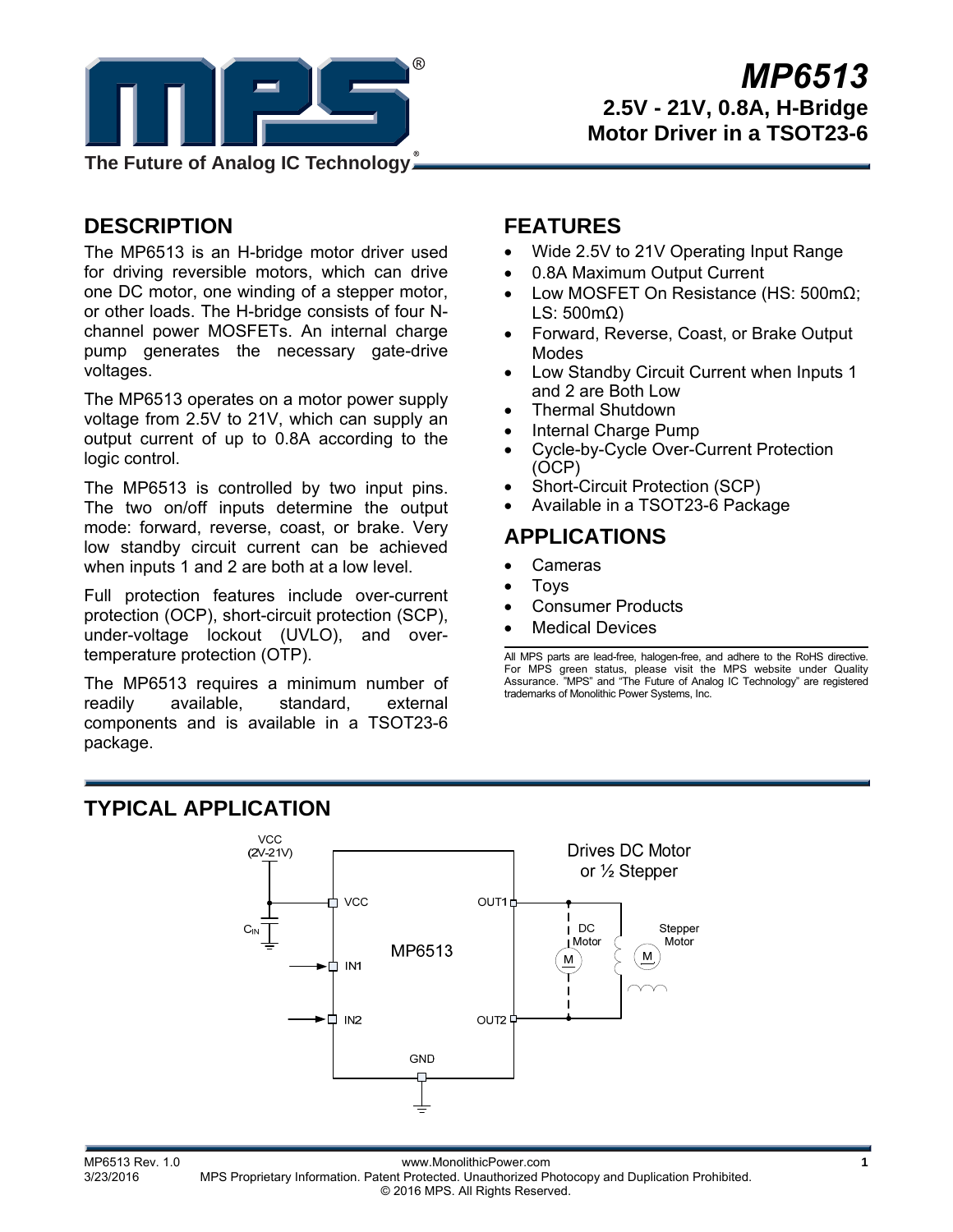

## **ORDERING INFORMATION**

| <b>Part Number*</b> | Package  | <b>Top Marking</b> |
|---------------------|----------|--------------------|
| MP6513GJ            | TSOT23-6 | See Below          |

\* For Tape & Reel, add suffix –Z (e.g. MP6513GJ–Z)

# **TOP MARKING**

### **ALPY**

ALP: Product code of MP6513GJ Y: Year code

## **PACKAGE REFERENCE**

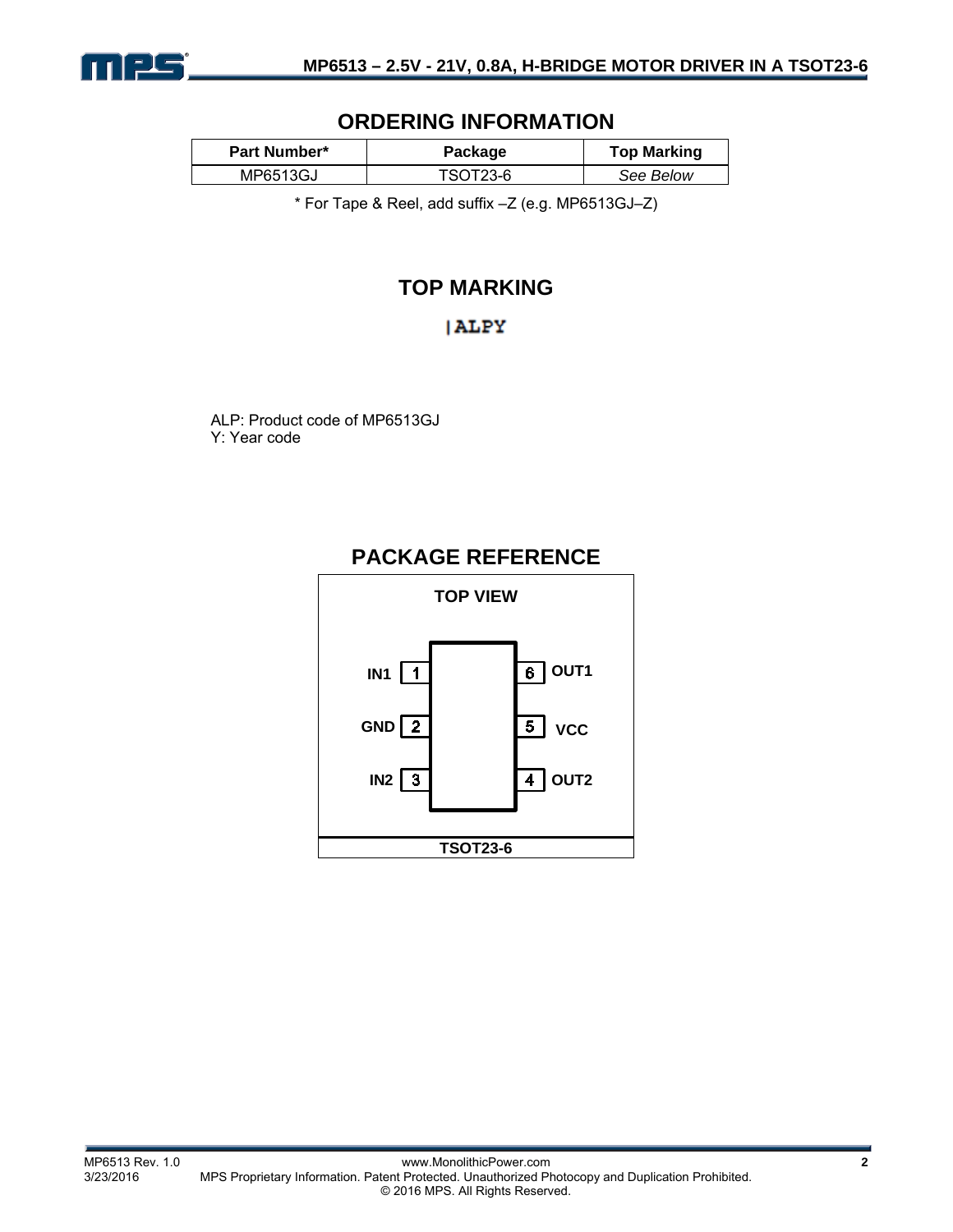

## **ABSOLUTE MAXIMUM RATINGS (1)**

| Continuous power dissipation $(T_A = +25^{\circ}C)^{(2)}$ |  |
|-----------------------------------------------------------|--|
|                                                           |  |
|                                                           |  |
|                                                           |  |
|                                                           |  |
|                                                           |  |

## *Recommended Operating Conditions* **(3)**

| Operating junction temp. $(T_J)$ -40°C to +125°C |  |
|--------------------------------------------------|--|

### *Thermal Resistance* **(4)** *θJA θJC* TSOT23-6………………..…..110……55....°C/W

**NOTES:** 

- 1) Exceeding these ratings may damage the device.
- 2) The maximum allowable power dissipation is a function of the maximum junction temperature  $T_J$  (MAX), the junction-toambient thermal resistance  $\theta_{JA}$ , and the ambient temperature TA. The maximum allowable continuous power dissipation at any ambient temperature is calculated by  $P_D$  (MAX) = (T<sub>J</sub> (MAX)-TA)/θJA. Exceeding the maximum allowable power dissipation produces an excessive die temperature, causing the regulator to go into thermal shutdown. Internal thermal shutdown circuitry protects the device from permanent damage.
- 3) The device is not guaranteed to function outside of its operating conditions.
- 4) Measured on JESD51-7, 4-layer PCB.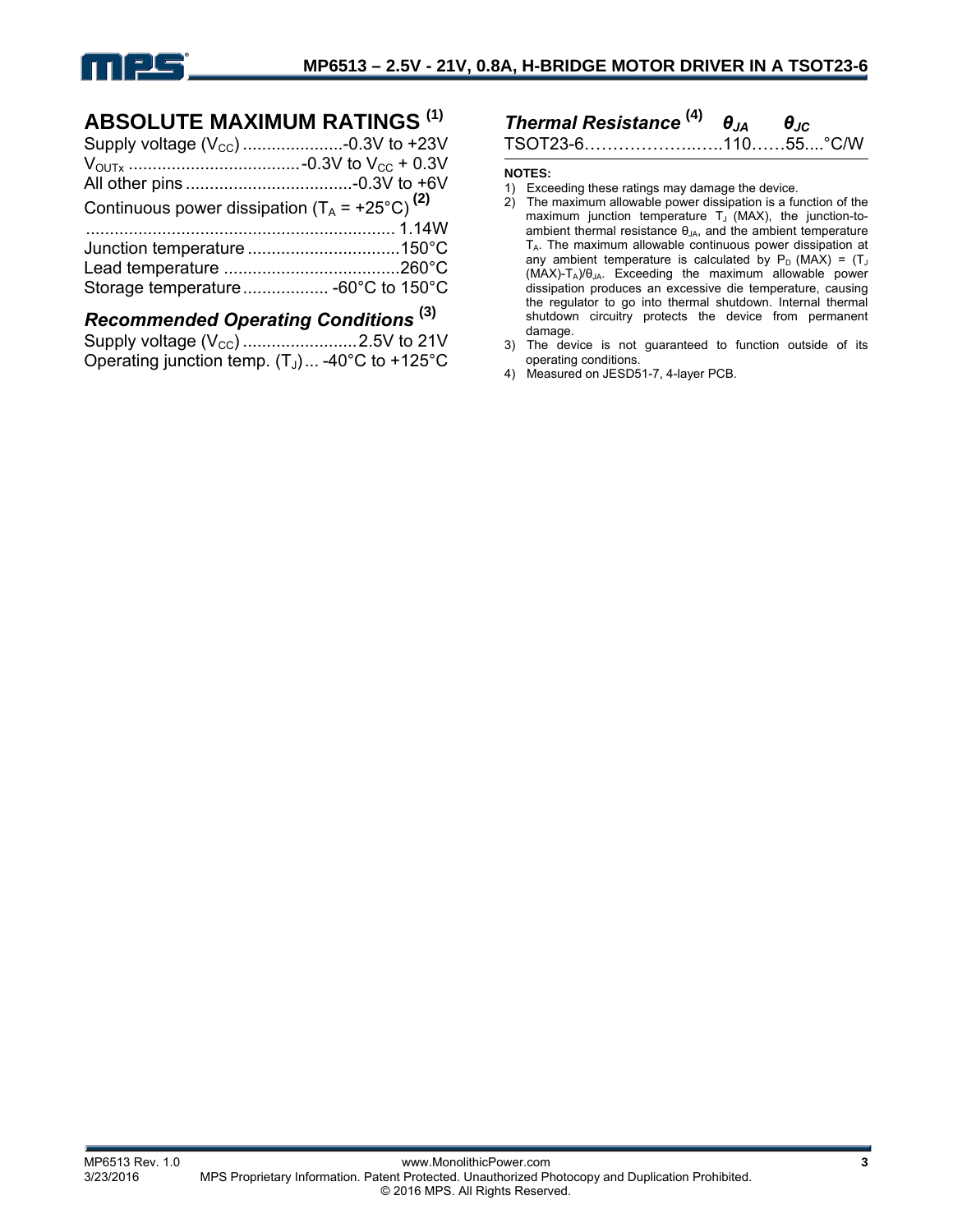# **ELECTRICAL CHARACTERISTICS**

 $V_{\text{CC}}$  = 5V, T<sub>J</sub> = -40°C to 125°C, unless otherwise noted.

| <b>Parameters</b>                          | <b>Symbol</b>    | <b>Condition</b>                       | Min            | <b>Typ</b>     | <b>Max</b>     | <b>Units</b> |
|--------------------------------------------|------------------|----------------------------------------|----------------|----------------|----------------|--------------|
| Operating supply current                   |                  |                                        |                | 0.82           | 1.2            | mA           |
| Sleep mode supply current                  | $I_{\mathsf{Q}}$ | $IN1 = 0V$ , $IN2 = 0V$                |                | 12             | 20             | μA           |
| Under-voltage lockout threshold rising     |                  |                                        |                | 2.2            | 2.45           | $\vee$       |
| Under-voltage lockout threshold hysteresis |                  |                                        |                | 150            |                | mV           |
| Input high voltage                         | V <sub>IH</sub>  |                                        | $\overline{2}$ |                |                | $\vee$       |
| Input low voltage                          | $V_{IL}$         |                                        |                |                | 0.8            | $\vee$       |
| Input high current                         | $I_{\rm IH}$     | $VIN = 3.3V$                           |                |                | 50             | μA           |
| Input low current                          | Iπ               | $VIN = 0V$                             | $-5$           |                | 5              | μA           |
| Input pull-down resistance                 | $R_{PD}$         |                                        |                | 100            |                | $k\Omega$    |
| HS switch on resistance                    | $R_{DS(ON)}$     | $IO = 100mA$ ,<br>$T_A = 25^{\circ}$ C |                | 0.5            | 0.6            | Ω            |
| LS switch on resistance                    | $R_{DS(ON)}$     | $IO = 100mA$<br>$T_A = 25^{\circ}$ C   |                | 0.5            | 0.6            | Ω            |
| <b>Current limit</b>                       | $I_{OCP}$        |                                        | 1              |                | $\overline{2}$ | A            |
| OCP retry time                             | $T_{OCR}$        |                                        |                | 0.85           |                | ms           |
| Sleep entry time                           |                  | $IN1 = 0V$ , $IN2 = 0V$<br>for 2ms     |                | $\overline{2}$ | 5              | ms           |
| Sleep recovery time                        |                  | IN1 or IN2 or both $=$<br>high level   |                |                | 6.5            | μs           |
| Output enable time                         | $T1^{(6)}$       |                                        |                |                | 200            | ns           |
| Output disable time                        | $T2^{(6)}$       |                                        |                |                | 260            | ns           |
| Delay time                                 | $T3^{(6)}$       | INx high to OUTx<br>high               |                |                | 270            | ns           |
|                                            | $T4^{(6)}$       | INx low to OUTx low                    |                |                | 350            | ns           |
| Output rise time                           |                  |                                        | 30             |                | 220            | ns           |
| Output fall time                           |                  |                                        | 30             |                | 170            | ns           |
| Dead time                                  |                  |                                        |                | 100            |                | ns           |
| Thermal shutdown threshold(5)              | $T_{TSD}$        |                                        |                | 160            |                | $^{\circ}C$  |
| Thermal shutdown hysteresis <sup>(5)</sup> |                  |                                        |                | 25             |                | $^{\circ}C$  |

**NOTES:** 

5) Guaranteed by design.

6) See Figure 1.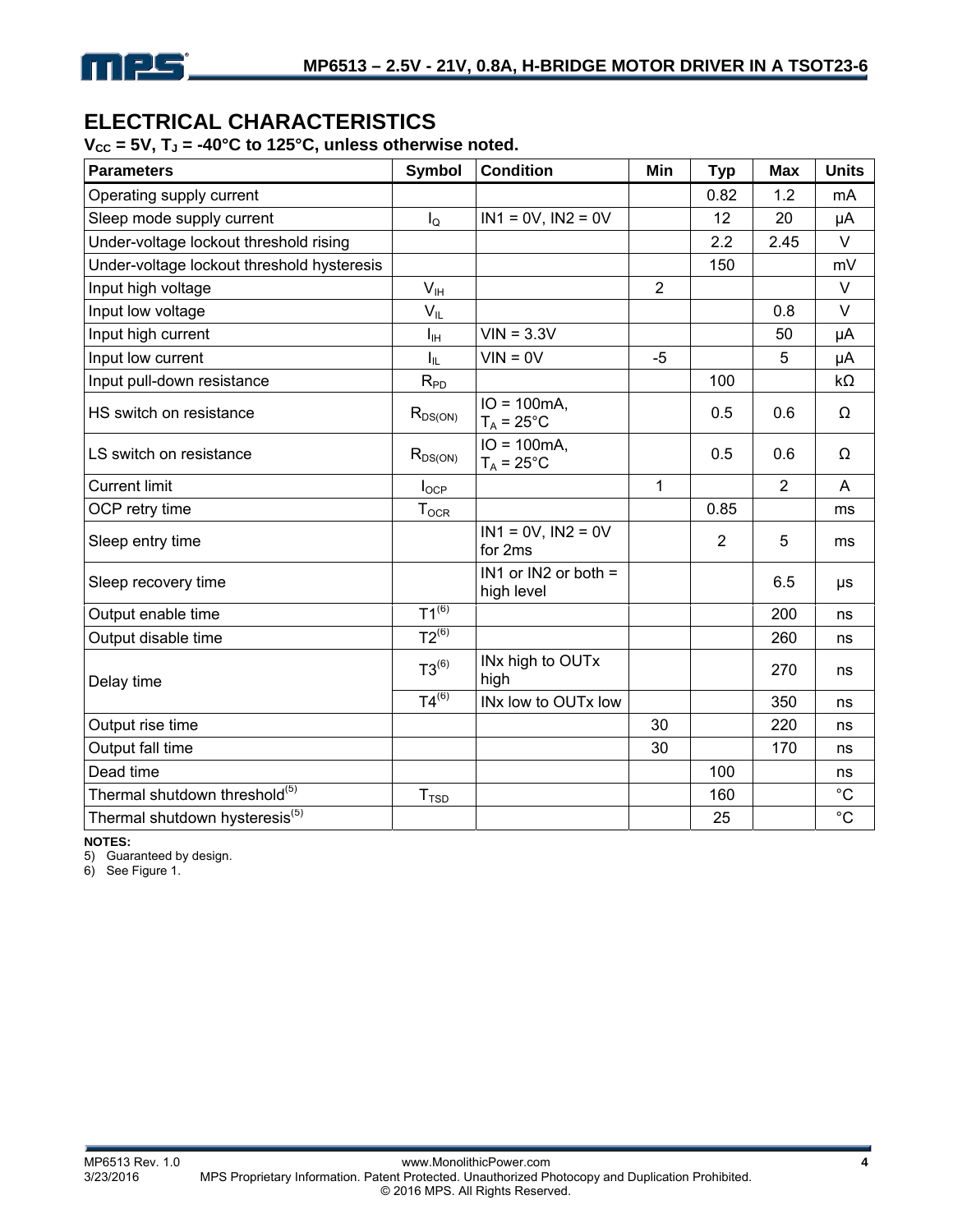

<u>als</u>

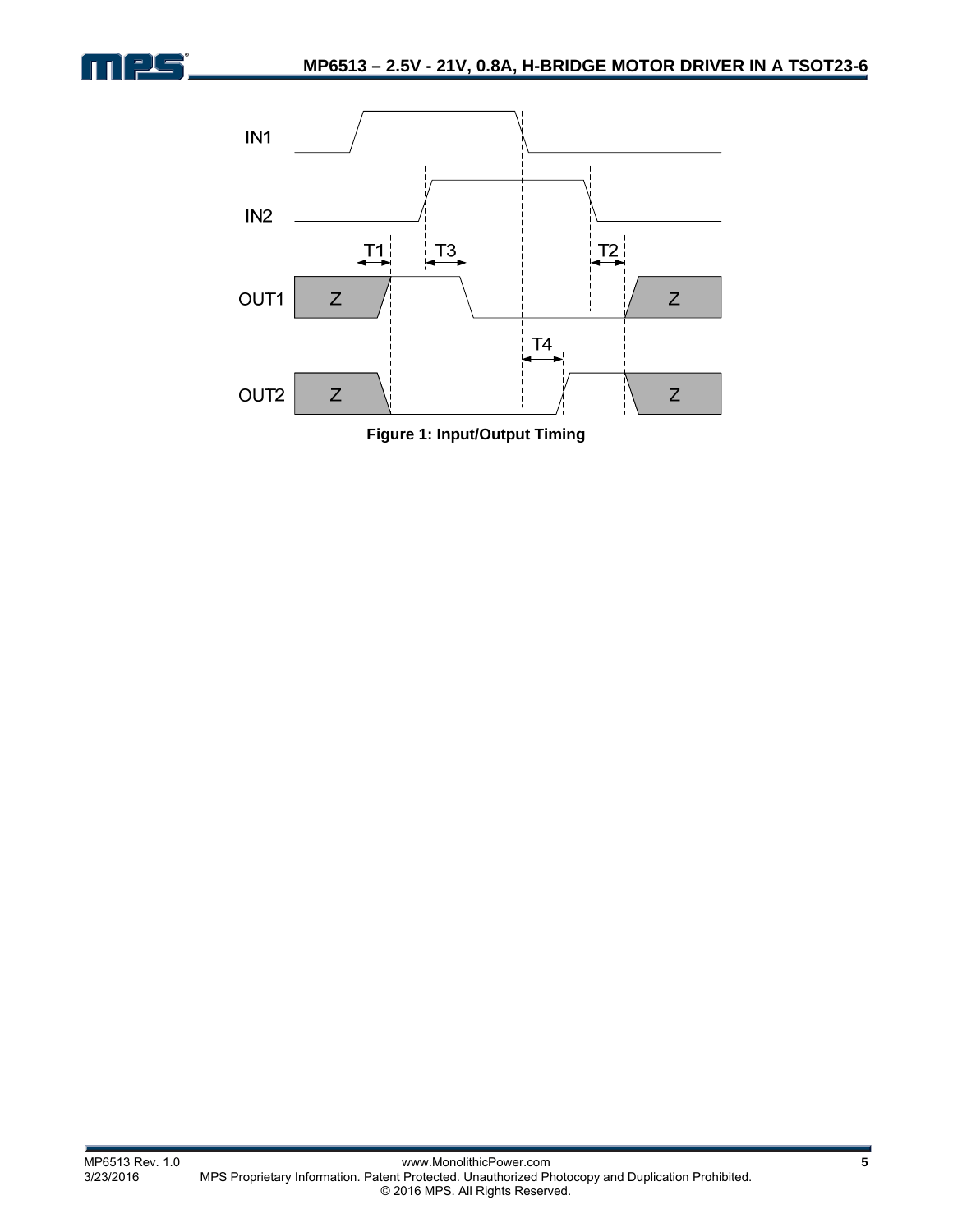

## **TYPICAL PERFORMANCE CHARACTERISTICS**

 $V_{CC}$  = 5V,  $T_A$  = 25°C, unless otherwise noted.



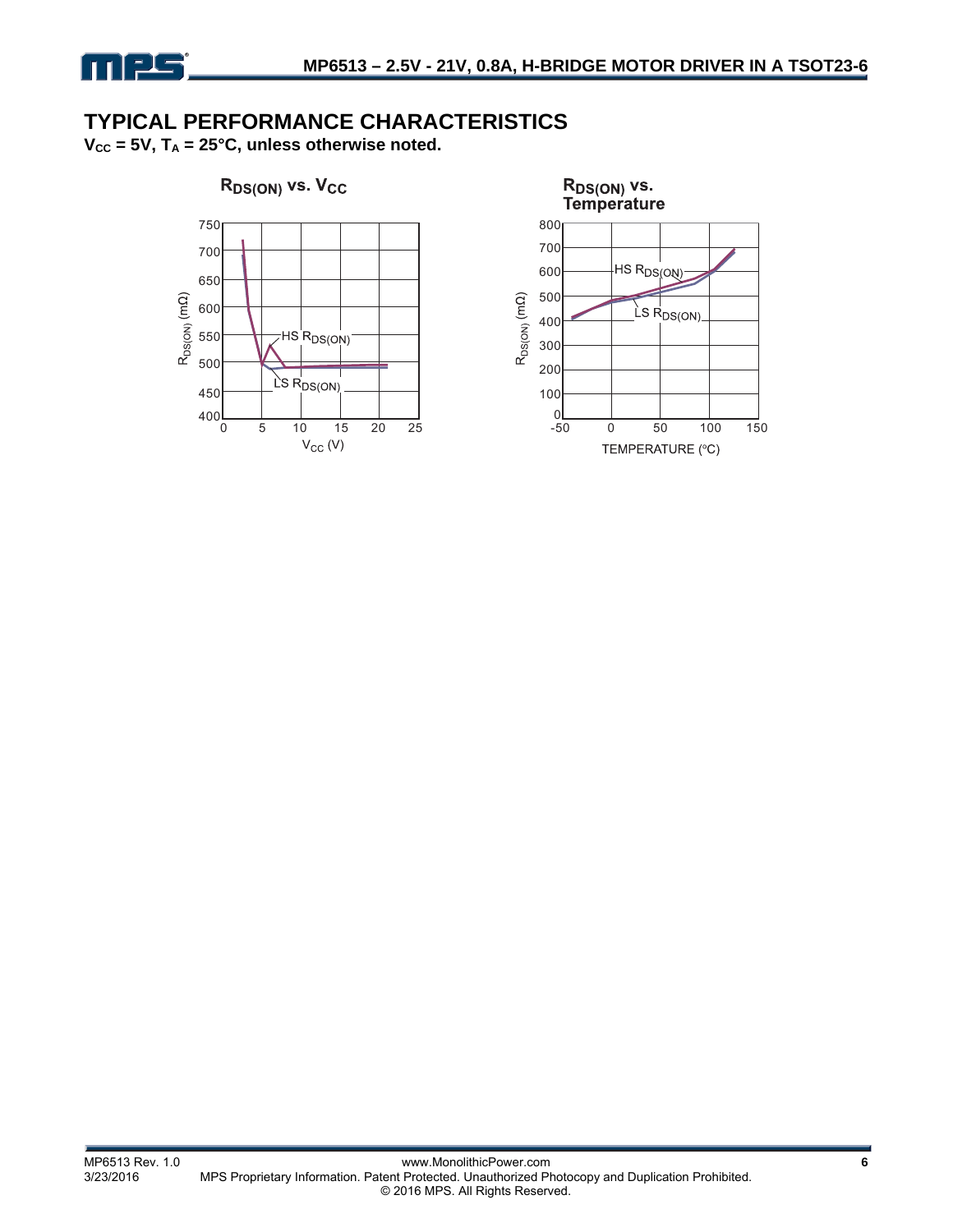

# **TYPICAL PERFORMANCE CHARACTERISTICS** *(continued)*

 $V_{CC}$  = 5V,  $T_A$  = 25°C, unless otherwise noted.



400µs/div.

2µs/div.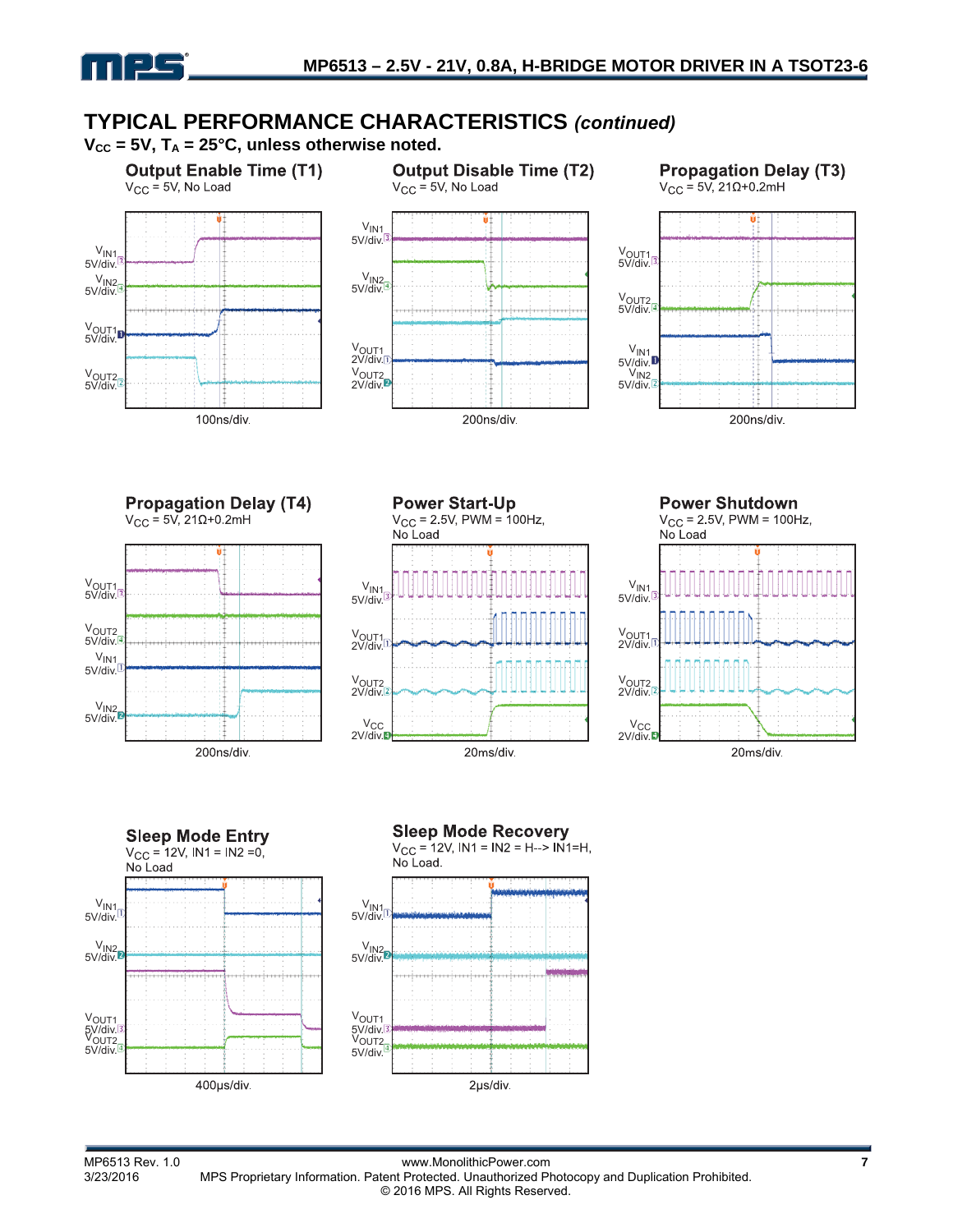

## **PIN FUNCTIONS**

| Pin# | <b>Name</b>      | <b>Description</b>                                                                                           |
|------|------------------|--------------------------------------------------------------------------------------------------------------|
| 1    | IN1              | Input 1. Internal pull-down resistor.                                                                        |
| 2    | <b>GND</b>       | Ground.                                                                                                      |
| 3    | IN <sub>2</sub>  | Input 2. Internal pull-down resistor.                                                                        |
| 4    | OUT <sub>2</sub> | Switch output 2. Connect OUT2 to the motor winding.                                                          |
| 5    | VCC              | Supply voltage. An input capacitor is needed to prevent large voltage spikes from appearing at<br>the input. |
| 6    | OUT <sub>1</sub> | Switch output 1. Connect OUT1 to the motor winding.                                                          |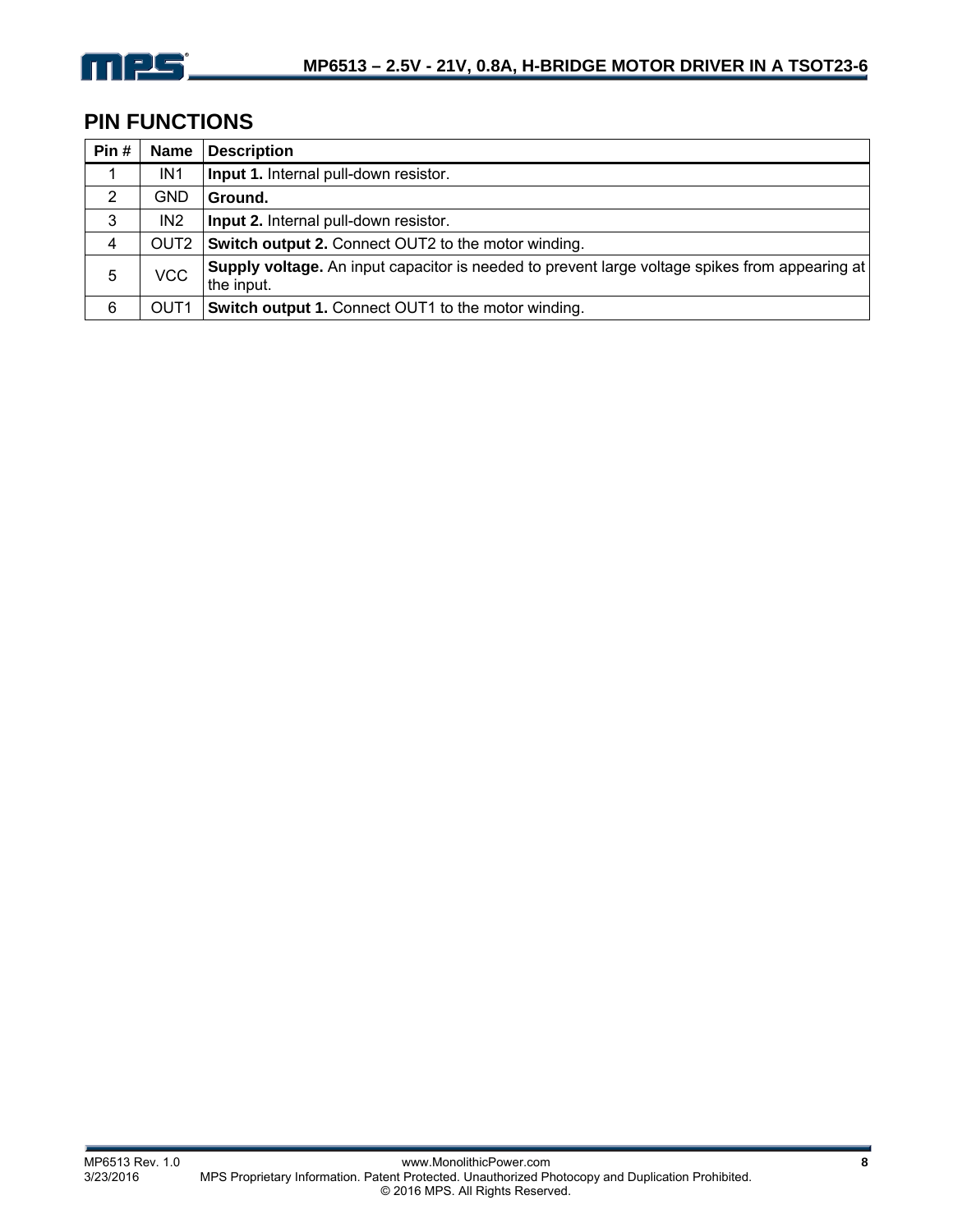

## **BLOCK DIAGRAM**



**Figure 2: Functional Block Diagram**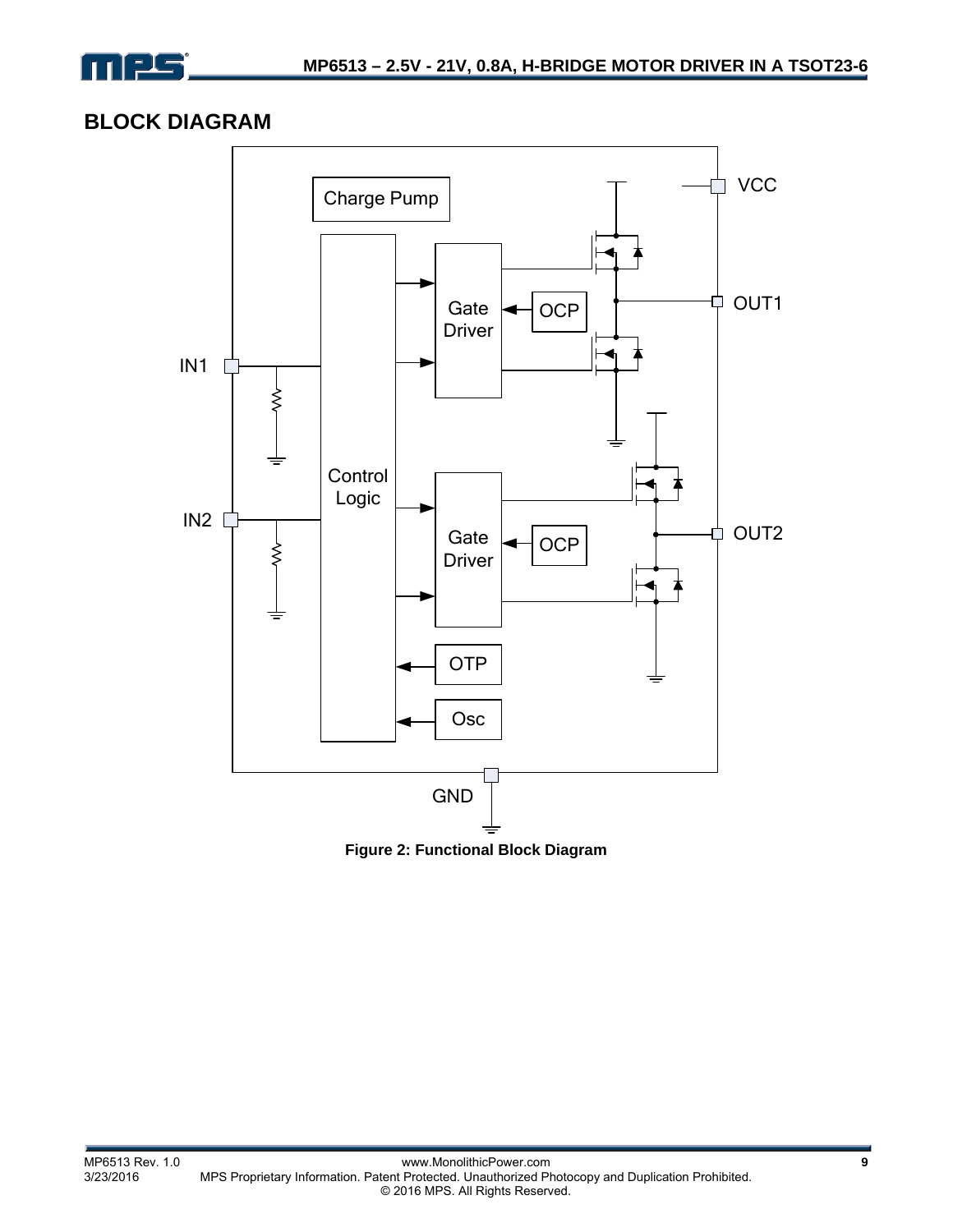

## **OPERATION**

The MP6513 is an H-bridge motor driver used for driving reversible motors, which can drive one DC motor, one winding of a stepper motor, or other loads. The H-bridge consists of four Nchannel power MOSFETs. An internal charge pump generates the necessary gate-drive voltages.

### **Input Logic**

The MP6513 is controlled by two input pins. The two on/off inputs control the output mode: forward, reverse, coast, or brake. Table 1 shows the logic for the MP6513.

| . <b>.</b><br>÷ |                 |                  |                  |                               |  |
|-----------------|-----------------|------------------|------------------|-------------------------------|--|
| IN <sub>1</sub> | IN <sub>2</sub> | OUT <sub>1</sub> | OUT <sub>2</sub> | <b>Function</b><br>(DC Motor) |  |
|                 |                 | Z                | Ζ                | Coast                         |  |
|                 | Н               |                  | н                | Reverse                       |  |
| Н               |                 | н                |                  | Forward                       |  |
| H               | Н               |                  |                  | <b>Brake</b>                  |  |

**Table 1: Input Logic Truth Table** 

### **Sleep Mode**

If the input pins (IN1 and IN2) both remain at a low level within a certain time, the part enters a low-power sleep mode. In this state, all unnecessary internal circuitries are powered down.

### **Over-Current Protection (OCP)**

The MP6513 has internal overload and shortcircuit protection. The currents in both the highside and low-side MOSFETs are measured. If the current exceeds the current limit, all MOSFETs in the H-bridge are turned off. The bridge is re-enabled after approximately 1ms automatically.

### **Thermal Shutdown (TSD)**

Thermal monitoring is integrated into the MP6513. If the die temperature rises above 160°C, all switches are turned off. Once the die temperature has fallen back to a safe level, operation resumes automatically.

### **Under-Voltage Lockout (UVLO)**

If at any time the voltage on VCC falls below the under-voltage lockout threshold voltage, all circuitries in the device are disabled, and the internal logic is reset. Operation resumes when VCC rises above the UVLO threshold.

### **Power Dissipation and Recommended Junction Temperature**

The recommended maximum junction temperature is 125°C under normal operating conditions. To ensure that the junction temperature is within this limit, calculate the maximum allowable dissipation ( $P_{D(MAX)}$ ) with Equation (1):

$$
P_{D(MAX)} = (T_J(max) - T_A) / \theta_{JA}
$$
 (1)

Where  $T_{\text{J}}$ (max) is the maximum recommended operation junction temperature (125<sup>°</sup>C),  $θ_{\text{JA}}$  is the junction-to-ambient thermal resistance, and  $T_A$  is the ambient temperature (see Table 2).

**Table 2: Dissipation Ratings** 

|                 | $\theta_{JA}$ | <b>Dissipation Power Rating</b> |       |                                                                                                     |  |
|-----------------|---------------|---------------------------------|-------|-----------------------------------------------------------------------------------------------------|--|
|                 | Package       |                                 |       | $(^{\circ}C/W)$ $ T_A = 25^{\circ}C$ $ T_A = 50^{\circ}C$ $ T_A = 85^{\circ}C$ $ T_A = 85^{\circ}C$ |  |
| <b>TSOT23-6</b> | 110           | 0.9W                            | 0.65W | 0.35W                                                                                               |  |